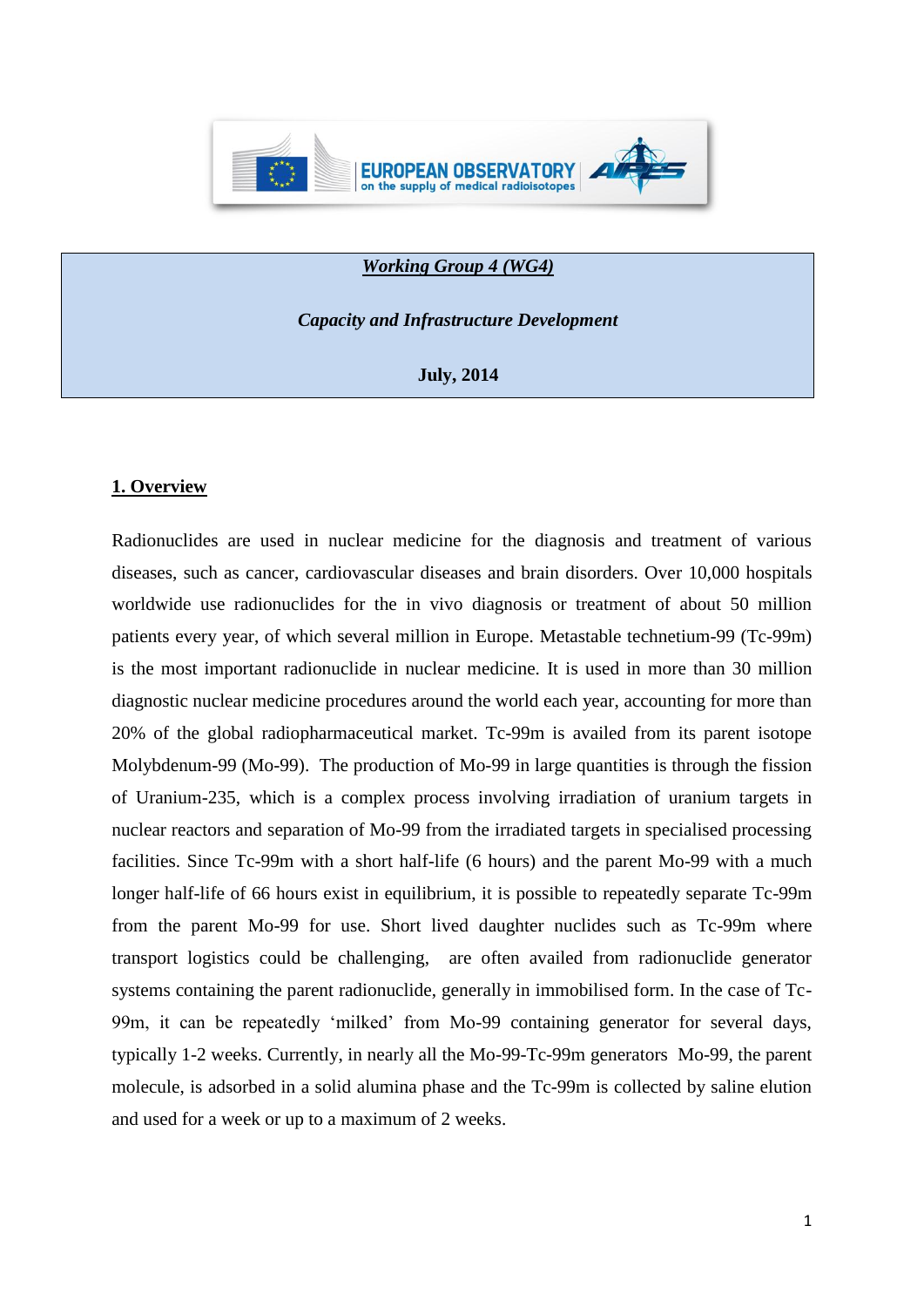Most of the Mo-99 used in the world is produced by fission of highly enriched uranium targets in just a few research reactors in Europe, Canada, South Africa and Australia. Most of these reactors are old, and may be prone to discontinue their operation permanently, or suffer unforeseen temporary shutdowns. They also present additional drawbacks such as nuclear security implications of using highly enriched uranium, among others. The separation of the Mo-99 from those irradiated uranium targets is performed by a few processor facilities who then sell it to the generator manufacturers. The generators are then manufactured and sold by a number of companies to the end users.

The stability of supply for Mo-99 and the infrastructure which supports that supply is therefore critically important to the patients that rely on nuclear medicine.

In the current situation, the demand is met by the established infrastructure, especially after several measures were put in place by the different players to mitigate the risk of shortages. These measures include the coordination of the operating schedule of the reactors, the development of reserve capacity, the arrangements of some processors to be supplied by several irradiators, the upgrade of some processor facilities to operate round the clock the full 52 weeks of the year, and the more efficient use of Tc-99m by the healthcare end-users.

However, the current supply chain for Mo-99 is somewhat fragile, as the shutdown of one or more of the major irradiators or producers might cause a shortage of supply that the current infrastructure capacity might not cover. This situation could become worse in the short term, in a scenario under which a few irradiators, including two of the most important ones, are scheduled to be definitely or temporarily shutdown between 2015 and 2016. The situation in the longer term could become better, as several new projects are to be commissioned.

The nature of the supply chain allows decoupling the irradiation of the targets and their processing by industrial companies. Production then ceases to be seen as localised, or geographically attached to a particular reactor, making it very difficult to, perform a geographical analysis of the supply of Mo-99 based only on the location of the reactors or the producers. Although aware of these difficulties, an attempt was made by the Working Group to assess the sustainability of the European market of Mo-99, based on available data, assumptions on the flows (i.e. export from and import to Europe) of processed targets, and other information (i.e. information from the target manufacturing companies, processors, reactors, AIPES, etc).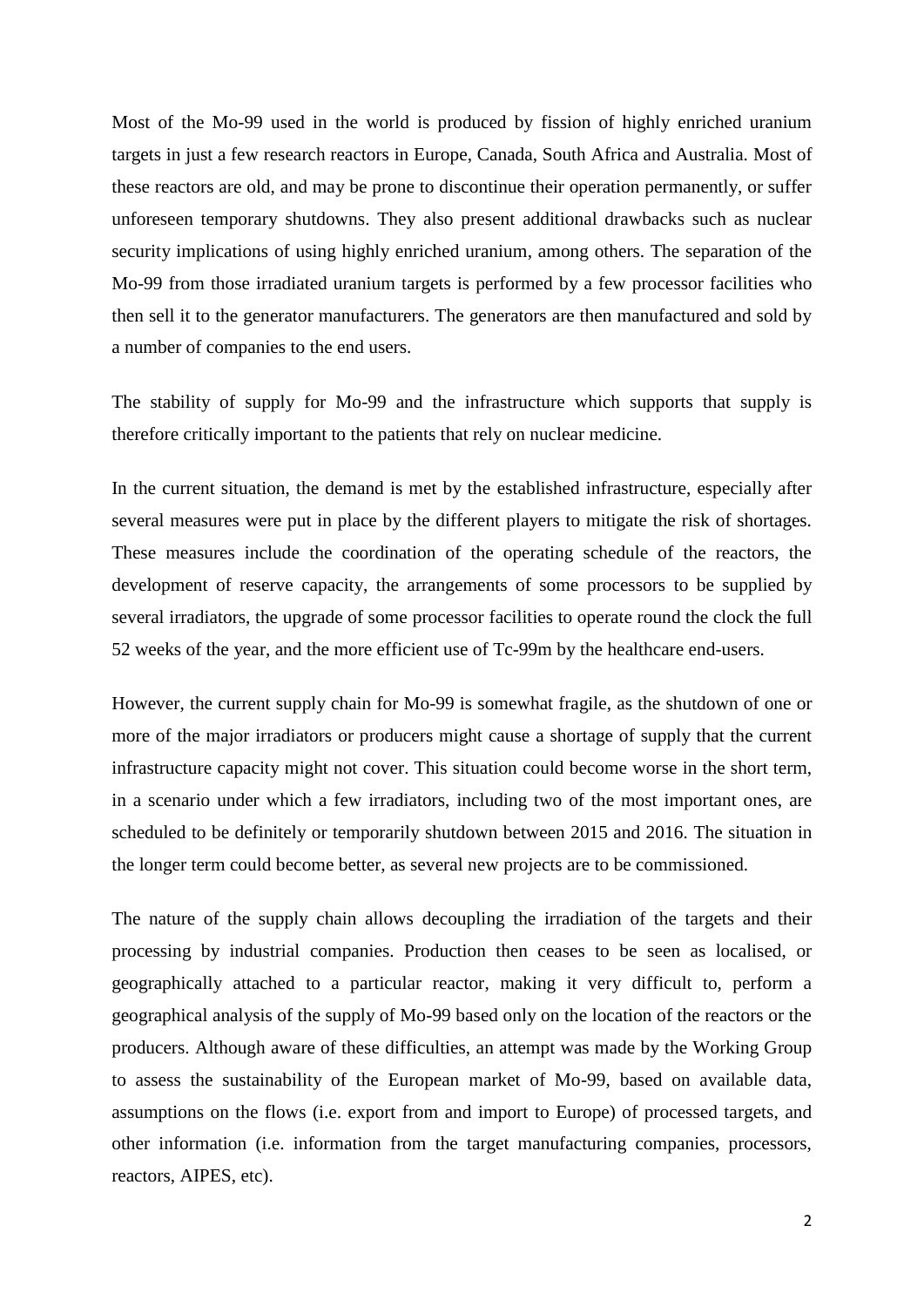The attempt failed due to several modelling difficulties: the actual flow of Mo-99 from the processors to the different regional markets, the use of reserve capacity, the impact of conversion from highly enriched uranium targets to low enriched uranium targets. Also, difficulties in assessing the viability of future projects (especially those under the private initiative) to produce Mo-99, and the difficulties in forecasting the demand, hindered any kind of sensible analysis, and these limitations were acknowledged by the Working Group in the Plenary meeting in January 2014.

Therefore, instead of providing a quantitative analysis of the demand and supply of Mo-99 in Europe, the Working Group has decided to compile a qualitative assessment of the state of play of the infrastructure, and of the challenges that lay ahead to meet the demand for Mo-99 in the future.

### **2. Mission and objectives**

The main objective of WG4 is to examine Mo-99 production capacity and infrastructure developments for both reactors and processing facilities. The team reviewed current and future demands compiled by the OECD/NEA. It also reviewed independent marketing data, data from the industry and other data looking at both current demand and forecasts of future demand.

The working group began by focusing on the Mo-99 demand and supply in Europe. After several attempts, and after discussing the complexity of Mo-99 supply and demand, the group agreed that breaking down the available data into geographical regions was impossible with the available information, and decided to focus its efforts on global demand and not limit itself to European demand. As this scope overlaps with the activity of OECD/NEA, the working group has decided as well not to replicate the results already available, but rather to comprehensively present a qualitative evaluation of the supply and demand for Mo-99, its evolution and challenges.

The group also examined new technologies being developed around the globe for the production of Mo-99 and Tc-99m. These efforts are in various stages of development and have varying degrees of technical and commercial feasibility, and a summary of them is included in this report.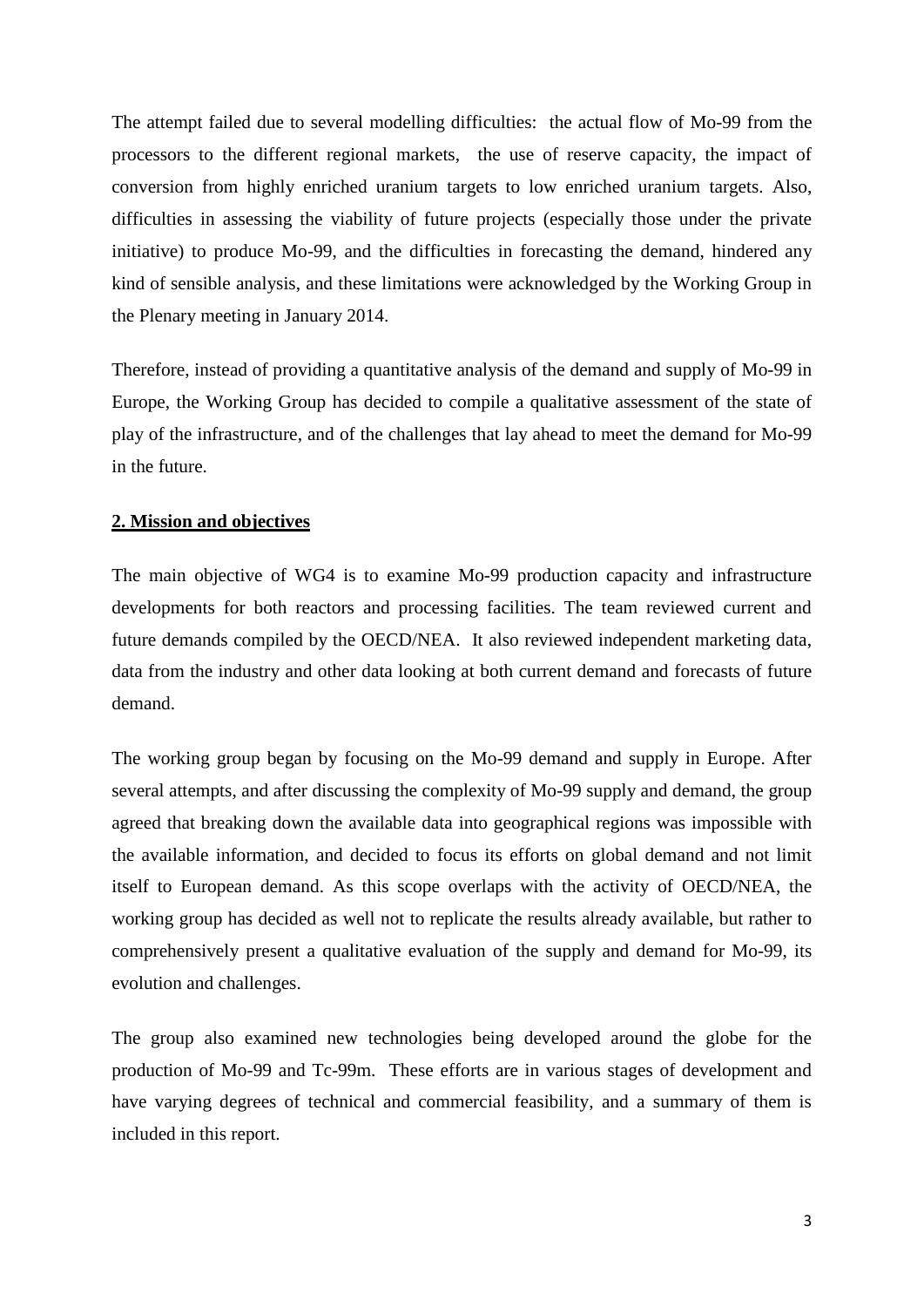### **3. Group Members**

The WG4 is comprised of representatives of AIPES, the reactor operators, the Mo-99 processors, the fuel/target manufacturers, OECD/NEA, IAEA, EANM, and European Commission's Directorates General of Research and Innovation (DG RTD), and Joint Research Centre (DG JRC):

- Mr. Manuel Martín Ramos, DG JRC, leader of the WG4,

- Mr. Krzysztof Bańko, POLATOM, representing the reactor operators
- Mr. Roy Brown, Mallinckrodt Pharmaceuticals, representing the Mo-99 processors
- Mr. Pavel Peykov, OECD/NEA
- Mr. Franck Chopard, AREVA, representing fuel/ target manufacturers
- Mr. Jean-Michel Vanderhofstadt, AIPES
- Mr. Karim Berkouk, DG RTD
- Dr. Fred Verzijibergen, EANM
- Ms. Meera Venkatesh, IAEA

### **4. Meetings**

The WG 4 had two formal meetings and two conference calls:

## **25 April 2012, Brussels, Belgium**, with following conclusions:

- 1. A new version of the mandate was approved
- 2. The content of the 4 tasks of the WG4 was discussed. It was concluded that: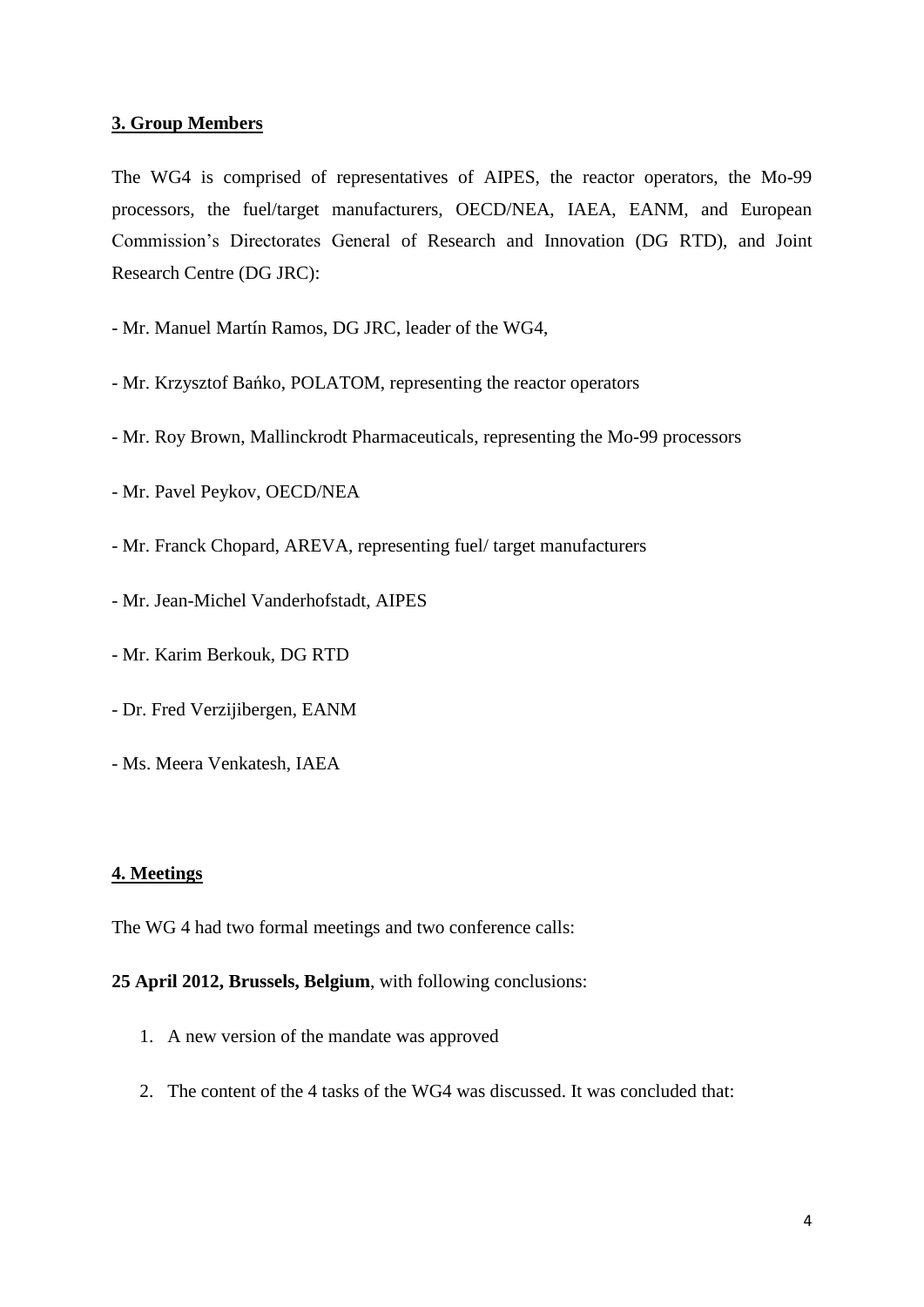- the group's study should take into account the international context, but its recommendations should be focussed on the EU situation; one of the main output should concern the need for new infrastructures in Europe;
- the group's analyses would be based on existing data, reports or surveys by OECD/NEA, IAEA, EANM, but the WG4 members will bring their updated input based on their knowledge and judgement. This could modify some of the existing data, as for example related to the Tc-99m demand projection.
- **4 October 2012, Brussels, Belgium**, with following conclusions:
	- 1. A revision of the mandate was adopted (the previous Task 4 " Target standardization design, qualification and integration process" is moved to WG3, after agreement in the Observatory Plenary meeting in June 2012);
	- 2. The first data on demand and infrastructure status and projections were discussed. The content of the group's report was defined.

**10 January 2014**, teleconference, with the following conclusions:

- 1. The difficulty to obtain reliable and independent data was acknowledged
- 2. The group agreed to present the main results of the analysis of supply and demand based on available data (provided by AIPES, reactors, industry and processors) and committed to finalise the WG4 report during the first quarter of 2014.
- 3. The report on alternative methods for production of radioisotopes was approved, subjected to the resolution of some comments.

**16 May 2014,** teleconference, with the following conclusions:

- 1. The working group is not in a position to break down the available data to estimate geographical demand or supply of Mo-99. The work should be based on a global approach.
- 2. Estimations of the current status and evolution of the global demand and supply of Mo-99 are published by OECD/NEA. The working group agreed that it should not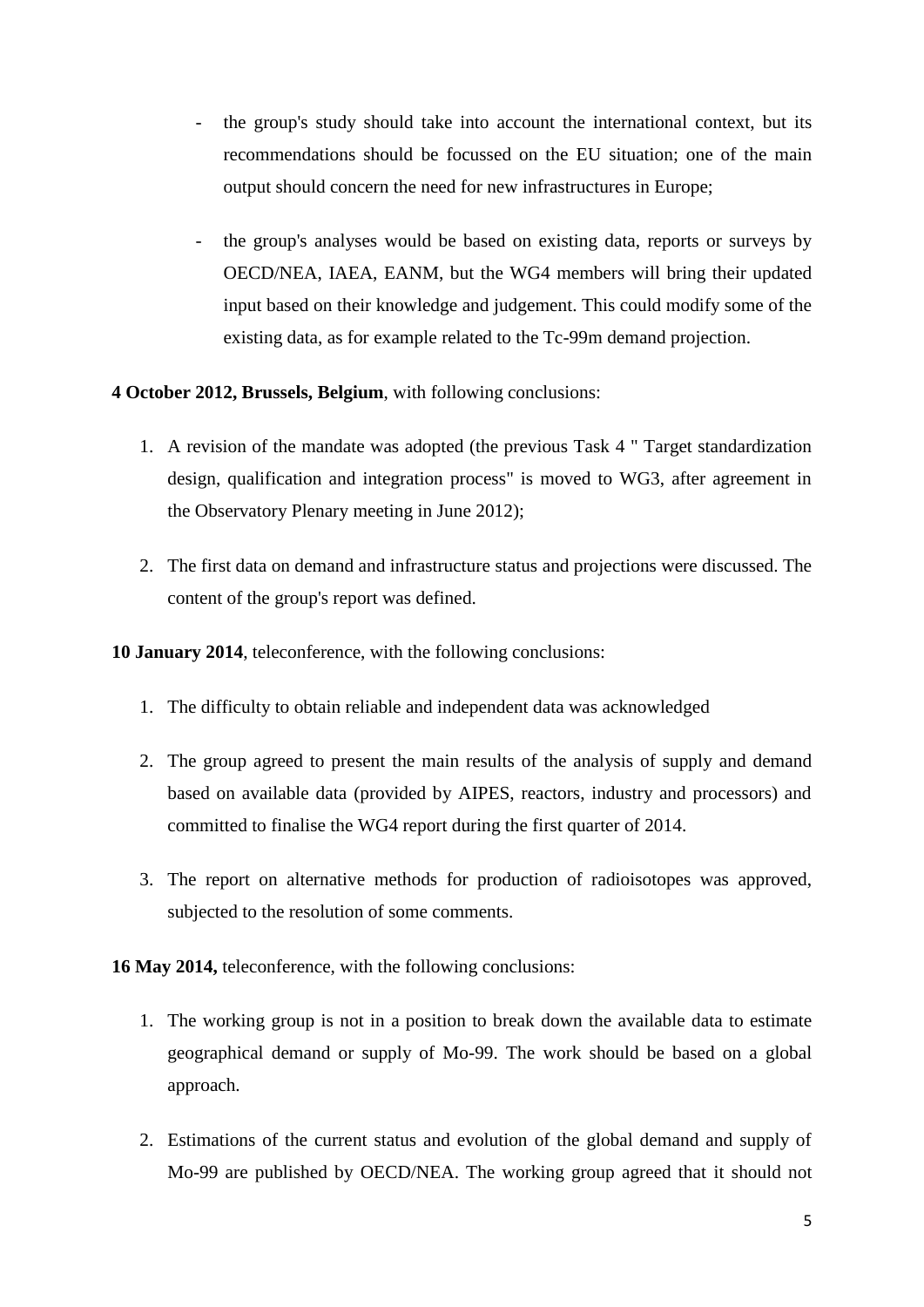replicate the work of OECD/NEA in this field, nor will it be able to obtain better data or better models.

- 3. The working group commits to delivering and presenting its report in the next EU Observatory plenary meeting, although the scope of the report will be different.
- 4. The report will comprehensively describe the current status of the supply and demand of Mo-99, and a qualitative evaluation of its potential evolution and challenges in the mid-term. The report will incorporate the diverse views of its members (associations, industry, reactors, international organisations), but avoiding presenting quantitative estimations.

## **5. Methodology and scope of the report**

The Working Group bases its analysis on data publicly available, plus information and other input provided by its members. Initially, the working group started to analyse the demand and supply of Mo-99 in Europe. However, focusing the analysis in Europe proved to be impossible, due to the following reasons:

- The Mo-99 market is global, and extracting the information of a particular region in an isolated manner would yield inaccurate results.
- Actual commercial flows among regions are considered proprietary information, and were not made available to the working group. Estimations for such flows are very difficult to produce and justify, as the flows change quite dynamically to adapt to different market situations.
- Availability and use of reserve capacity were either not available, or very difficult to estimate and justify.
- Estimations of the impact of the conversion of targets to low enriched uranium were not available, or very difficult to estimate and justify.
- Information on the state of development of new Mo-99 production projects, especially those under private sponsorship, was not available.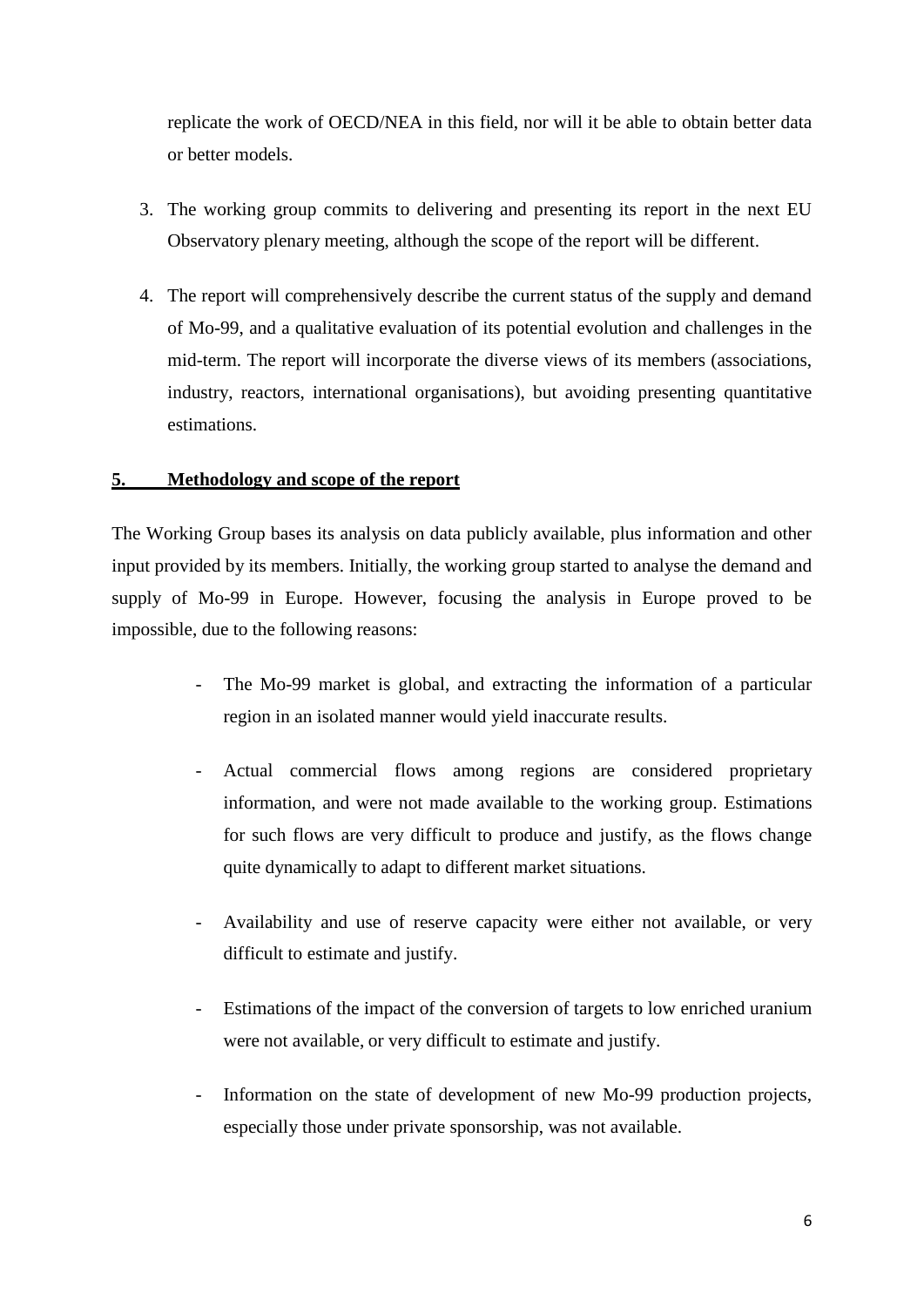During the debate among the members of the Working Group, it was decided to present a qualitative report on the supply and demand of Mo-99, with the points of view of the different players represented, conclusions and recommendations rather than a quantitative analysis which is regularly produced by the OECD/NEA.

From the side of demand, the report will present an overview of current demand of medical radioisotopes, in particular of Mo-99, including information on potential alternatives and potential evolution with time. When possible, specific information on relevant regions of the world, and especially on Europe will be presented.

From the side of supply, the report will describe the current state of play of the infrastructure that is today meeting the Mo-99 demand worldwide. The report will provide the latest information on capacities, expected lifetime span, and any other relevant information on the current irradiators and producers. The report will identify the most important projects with the up-to-date relevant information, and will assess their impact in the current supply state of play.

The report will also briefly describe alternate methods for the production of Mo-99, with advantages and disadvantages, and will identify those projects in the pipeline. The report will assess the potential impact of these alternate methods in the Mo-99 supply state of play.

The report will end with a list of conclusions and recommendations regarding the supply and demand of Mo-99.

### **5. Findings**

#### **5.1 Demand for Mo-99**

The production of radionuclides for medicine and other applications is one of the most important applications of nuclear chemistry and the nuclear industry. Tc-99m  $(T1/2=6.0 h)$  is the most important radionuclide in single photon emission computed tomography (SPECT), the widest used nuclear imaging technique. The worldwide number of exams in nuclear medicine was estimated as follows by DG SANCO<sup>1</sup>:

- cardiac imaging (12 million/year; mainly Tc-99m, some with Thallium-201);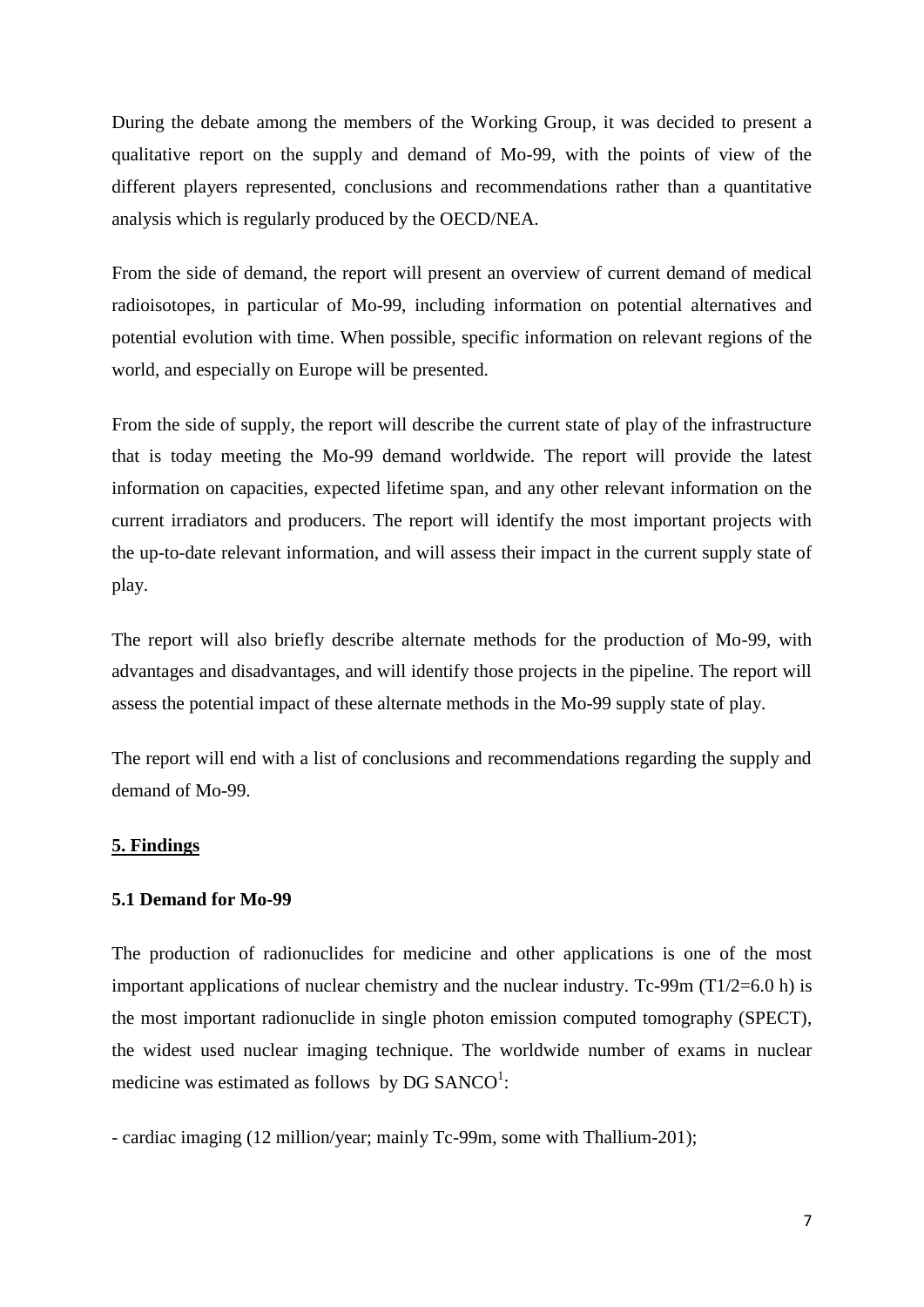- bone scintigraphy, including tumour metastases (10 million/year; mainly Tc-99m);

- lung investigation (5 million/year ; mainly Tc-99m);

- thyroid imaging and function analysis (5 million/year ; Tc-99 or Iodine-123/-131);

- kidney function analysis (Tc-99m);

- tumour staging (PET, 18F-FDG).

Around 35 million in vivo procedures are performed annually in the World, including 20 million in the USA, 9 in Europe, 3 in Japan and 3 in the rest of the World<sup>2</sup>.

European diagnostic procedures, for example in cardiac imaging, are expected to rise over the next decades, to slowly match the number of procedures done in the  $US^2$ . The growing trend is nevertheless hampered by conflicting tendencies, contributing to the stabilisation or slight decrease in the number of exams performed. The latter include the loss of procedures to other modalities and pre-authorisation requirements, which in the US made nuclear medicine more vulnerable to economic concerns.

As stated above, the two most widely used nuclear medicine studies (and the largest consumers of Tc-99m) are bone scintigraphy and myocardial perfusion imaging. The alternatives for Tc-99m for these more frequently used imaging techniques were reviewed by Ballinger (2010).

A PET alternative for bone scintigraphy is the 18F-fluoride, but that would require PET scanner capacity which is currently not in place. For myocardial perfusion imaging, Tl-201, produced by cyclotron, can be used, as it was before Tc-99m was widely adopted 15–20 years ago. The quality of Tl-201 images has improved owing to advances in gamma camera design and performance, but there is a lack of training of nuclear medicine experts for this technology. There is also a PET technique using Rb-82, but it is expensive to implement and has the same PET capacity issues as bone scintigraphy.

In addition to these most frequent exams, there are a number of other important studies where nuclear medicine provides unique clinical information and no practical alternatives exist. Examples of these techniques include lung ventilation/perfusion imaging of some groups of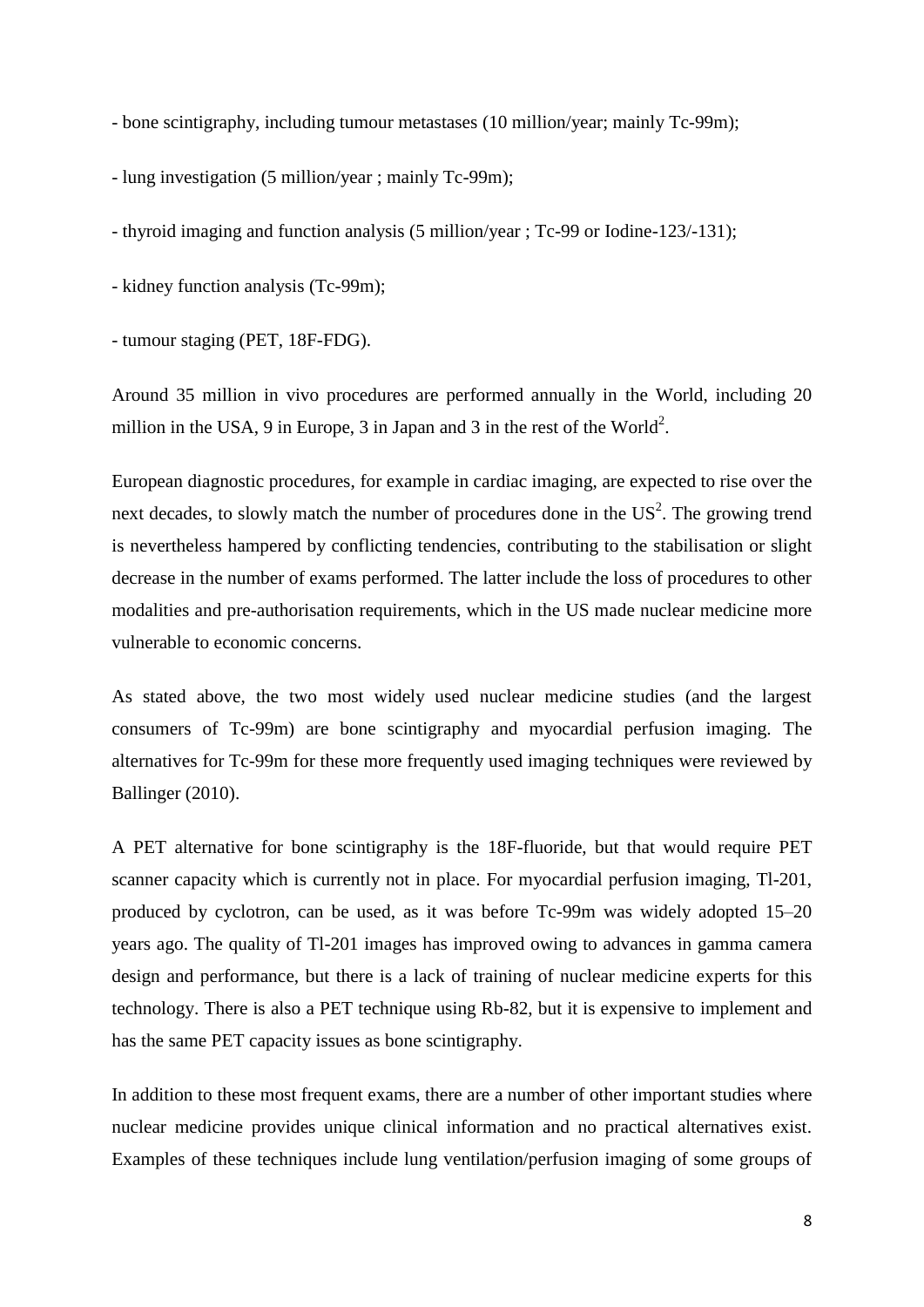patients (including pregnant women) with a suspected pulmonary embolism; sentinel lymph node localization; pediatric studies, especially renal and bone; and localisation of parathyroid adenoma. Most of these require lower amounts of Tc-99m and can be prioritised in times of production shortage.

In 2009-2010, the protracted shutdown of the NRU reactor in Canada coincided with the shutdown of the Netherlands reactor, decreasing Mo-99 production by 60 to 70 percent leading to Mo-99 shortages, when the global demand peaked at approximately 12,000 Ci per week (6-days). As a result of those shortages Tc-99m users worldwide adopted a series of efficiency measures, which have reduced the demand for Mo-99. Examples of the efficiencies adopted are multiple generator elutions per day and scheduling patients throughout the day rather than concentrating them in the morning hours for imaging studies. These behavioural changes have led to a drop in the requirement for Mo-99, and allow for the coverage of the same number of patients with a smaller quantity of radio-isotope, and the ordering of smaller Tc-99m generators. Current global demand for Mo-99 is estimated to be between 9,500 and 10,000 Ci per 6-day week (OECD/NEA 2012). Although some nuclear medicine procedures may have been temporarily lost to other modalities, such as ultrasound, during the 2009-2010 shortages, it is generally felt that the nuclear medicine modality has regained these patient procedures. This is due largely to the superior images generated by nuclear medicine for cardiac and other procedures compared to competing imaging modalities such as ultrasound.

Based on an analysis of the available information and reports, the demand of Mo-99 is:

- current (2012 estimate) global demand for Mo-99 is estimated at 9,500 - 10,000 Ci per week (6-day); 500,000 per year.

- the future trend is estimated to fluctuate between two lines, the lowest being a zero growth maintaining the current value, and the highest being a straight line starting at the current value and increasing at a rate of 2.1 % per year until 2020 and 0.5 %/year thereafter, corresponding to the average estimate increase rate in [2] "The Path to Reliability" (OECD/NEA, 2011)

Available data shows that for Europe: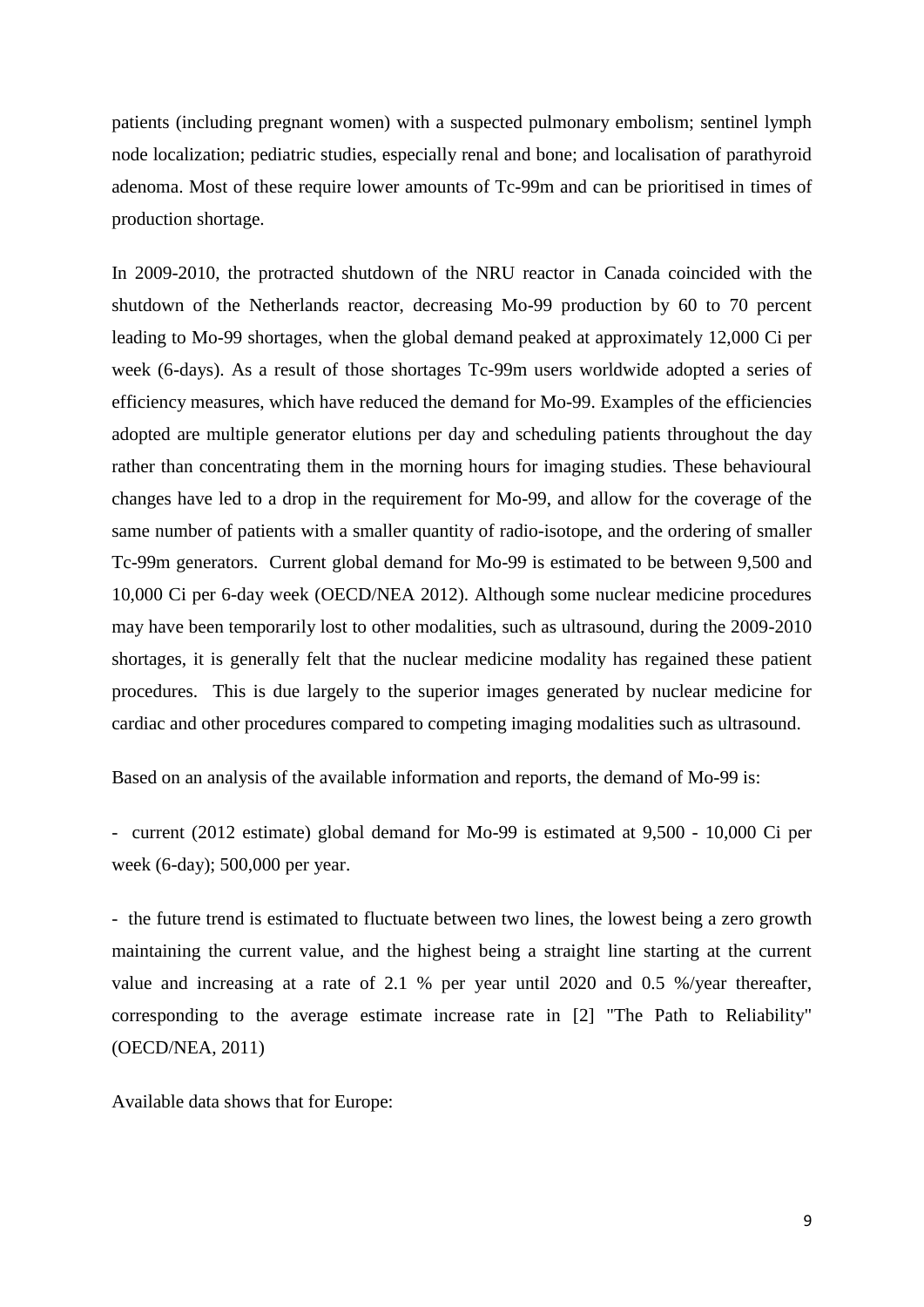The current (2012) demand is about 25 % of the global demand, reaching 125,000 Ci per year (6-day).

The future trend is estimated to lay between a line with a 0% growth, and a line that reflects a growth of 1.8 % per year between 2012 and 2020, and of 0.41 % from 2020 to 2030. [2]

# **5.2 Current supply of Mo-99**

There are currently eight reactors producing the majority of the global supply of Mo-99. There are other local indigenous producers operating on a small scale (probably around 5% of the total global volume). Table 1 below summarizes data from these eight major Mo-99 producing reactors.

These eight reactors routinely supply irradiated targets to Mo-99 processors, that distribute it to Tc-99m generator manufactures in Europe, the United States, Asia, South Africa, South America, and Australia. Over the last years the reactors have developed outage reserve capacity in order to cover times when one or more of the other reactors are down for scheduled or unscheduled (however for a limited time) maintenance or repair, and the operators have agreed to coordinate their operating schedules to contribute to the security of supply. Although this has normally worked well, this was not the case when both the NRU reactor in Canada and the HFR reactor in the Netherlands were shutdown for unscheduled repairs for an extended length of time in 2009-2010, when the world capacity was reduced by 60-70%. During these outages, there were regions of the world that experienced shortages in Tc-99m generator supply: procedures were postponed or cancelled, patients were given different radioisotopes, or the procedures were changed to non-nuclear procedures such as CT, magnetic resonance imaging (MRI) or ultrasonography.

| <b>Reactor</b> | <b>Location</b>   | Comm. Date | <b>Target</b><br>Type | Capacity (Ci-<br>$6 \text{ day})/y$ | <b>Reactor</b><br>Operator/Mo-<br><b>99 Producer</b> | <b>Expected</b><br>shutdown date |
|----------------|-------------------|------------|-----------------------|-------------------------------------|------------------------------------------------------|----------------------------------|
| <b>NRU</b>     | Chalk River, 1957 |            | <b>HEU</b>            | 187,200                             | AECL/                                                | 2016                             |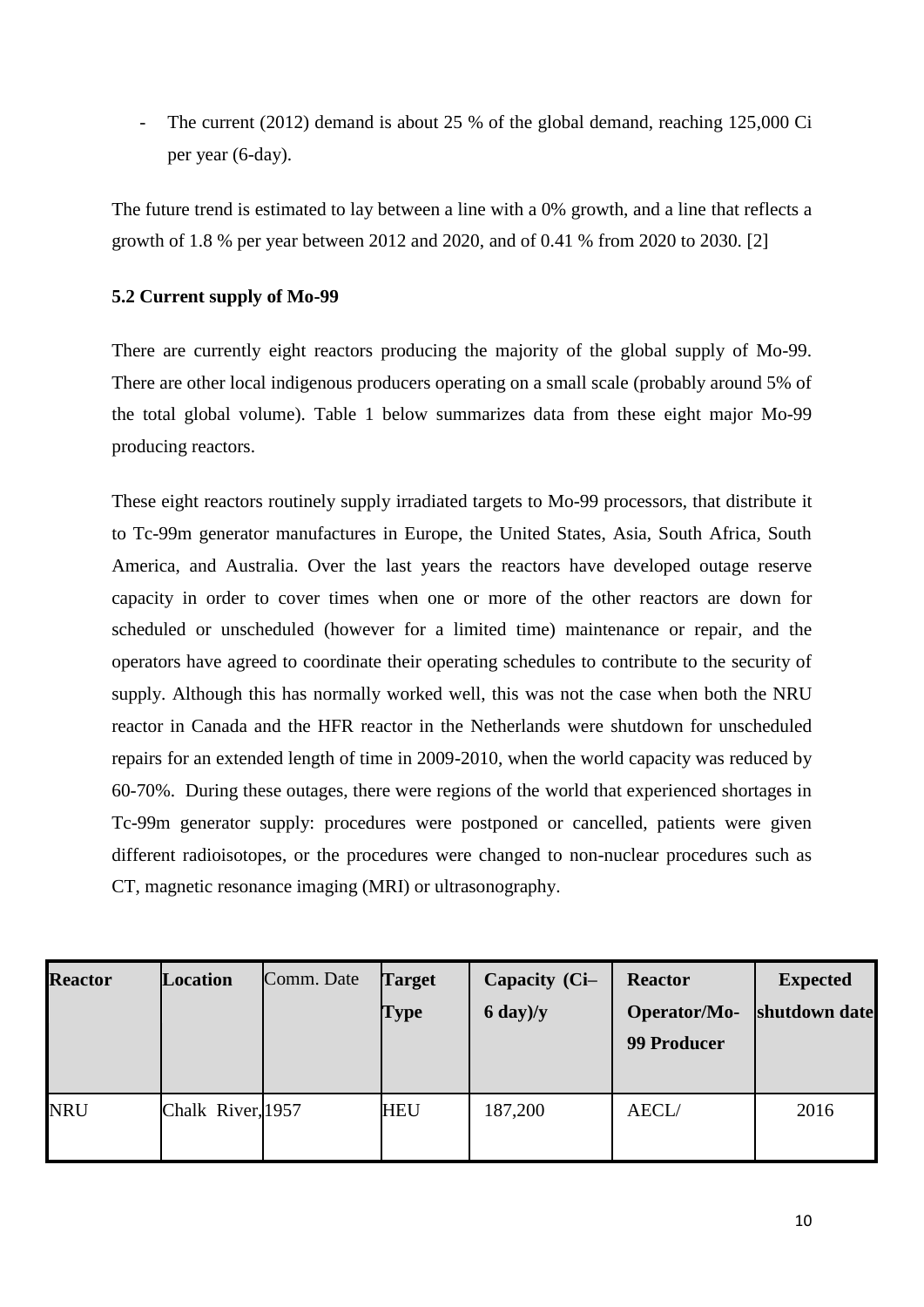|                 | Canada                       |                                   |                          |         | Nordion                                                         |      |
|-----------------|------------------------------|-----------------------------------|--------------------------|---------|-----------------------------------------------------------------|------|
| <b>HFR</b>      | Petten,<br>Netherlands       | 1961                              | HEU*                     | 187,200 | NRG/Mallinck<br>rodt and IRE                                    | 2024 |
| BR <sub>2</sub> | Mol,<br>Belgium              | 1961                              | HEU*                     | 156,000 | SCK-<br>CEN/Mallinck<br>rodt and IRE                            | 2026 |
| <b>OSIRIS</b>   | Saclay,<br>France            | 1966                              | <b>HEU</b>               | 62,400  | CEA/IRE                                                         | 2015 |
| <b>SAFARI</b>   | Pelindaba, S. 1965<br>Africa |                                   | <b>HEU/LEU</b><br>$\ast$ | 130,700 | South African<br>Nuclear<br>Energy<br>Corporation<br><b>NTP</b> | 2030 |
| <b>MARIA</b>    | Otwock-<br>Swierk,<br>Poland | 1974<br>1993 (rebuilt)            | <b>HEU</b>               | 66,000  | IAE-Polatom/<br>Mallinckrodt                                    | 2030 |
| $LVR-15$        | Rez,<br>Republic             | CzechMid 1950's<br>1989 (rebuilt) | <b>HEU</b>               | 84,000  | Czech Nuclear<br>Research<br>Institute/IRE                      | 2028 |
| <b>OPAL</b>     | Lucas<br>Australia           | Hts, 2007                         | <b>LEU</b>               | 42,900  | <b>ANSTO</b>                                                    | 2055 |

\*Conversion to LEU underway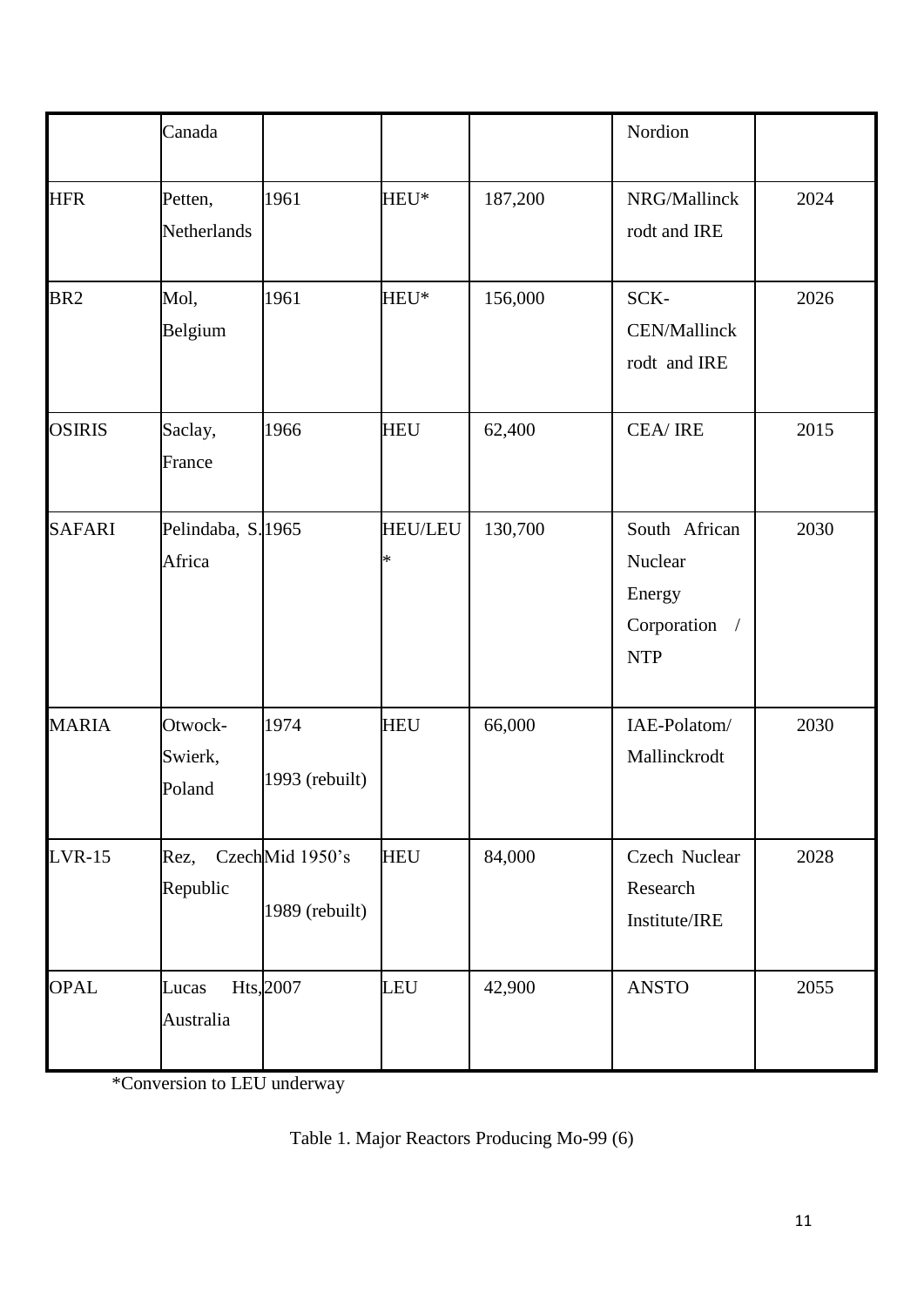However, the irradiation capacity in the short term will be reduced, as the license of OSIRIS expires at the end of 2015, the BR-2 reactor will undergo a major refurbishing programme in 2015 and the first quarter of 2016, and the NRU will be definitively shut down for  $\frac{99}{9}$ Mo irradiations in 2016.

In the longer term, HFR will cease operation in 2024, BR-2 in 2026, LVR-15 in 2028 and MARIA and SAFARI in 2030.

The irradiated targets are treated in processing facilities listed in Table 2.

| Procesor            | Target         | Capacity (Ci per week) | Capacity (Ci per year) |
|---------------------|----------------|------------------------|------------------------|
| <b>AECL/NORDION</b> | <b>HEU</b>     | 4,680                  | 187,200                |
| <b>ANSTO HEALTH</b> | <b>LEU</b>     | 1,000                  | 52,000                 |
| <b>MALLINCKRODT</b> | <b>HEU</b>     | 3,500                  | 182,000                |
| <b>IRE</b>          | <b>HEU</b>     | 3,500                  | 182,000                |
| <b>NTP</b>          | <b>HEU/LEU</b> | 3,500                  | 182,000                |

## Table 2. Major Mo-99 processors

The global processing capacity will decrease as the Nordion facility will stop receiving supply from AECL in 2016.

During the last years, IRE and MALLINCKRODT have diversified the suppliers of irradiated targets and have upgraded their facilities and procedures to operate round the clock 52 weeks per year. Even though the processing companies compete in the open market to increase their share, they have established fluent communication that allows flexible arrangements among irradiators and producers to cope with the demand in cases of unanticipated shutdowns of any facility of the supply chain, thus contributing to ensure the supply of Mo-99.

## **5.3 Future supply of Mo-99**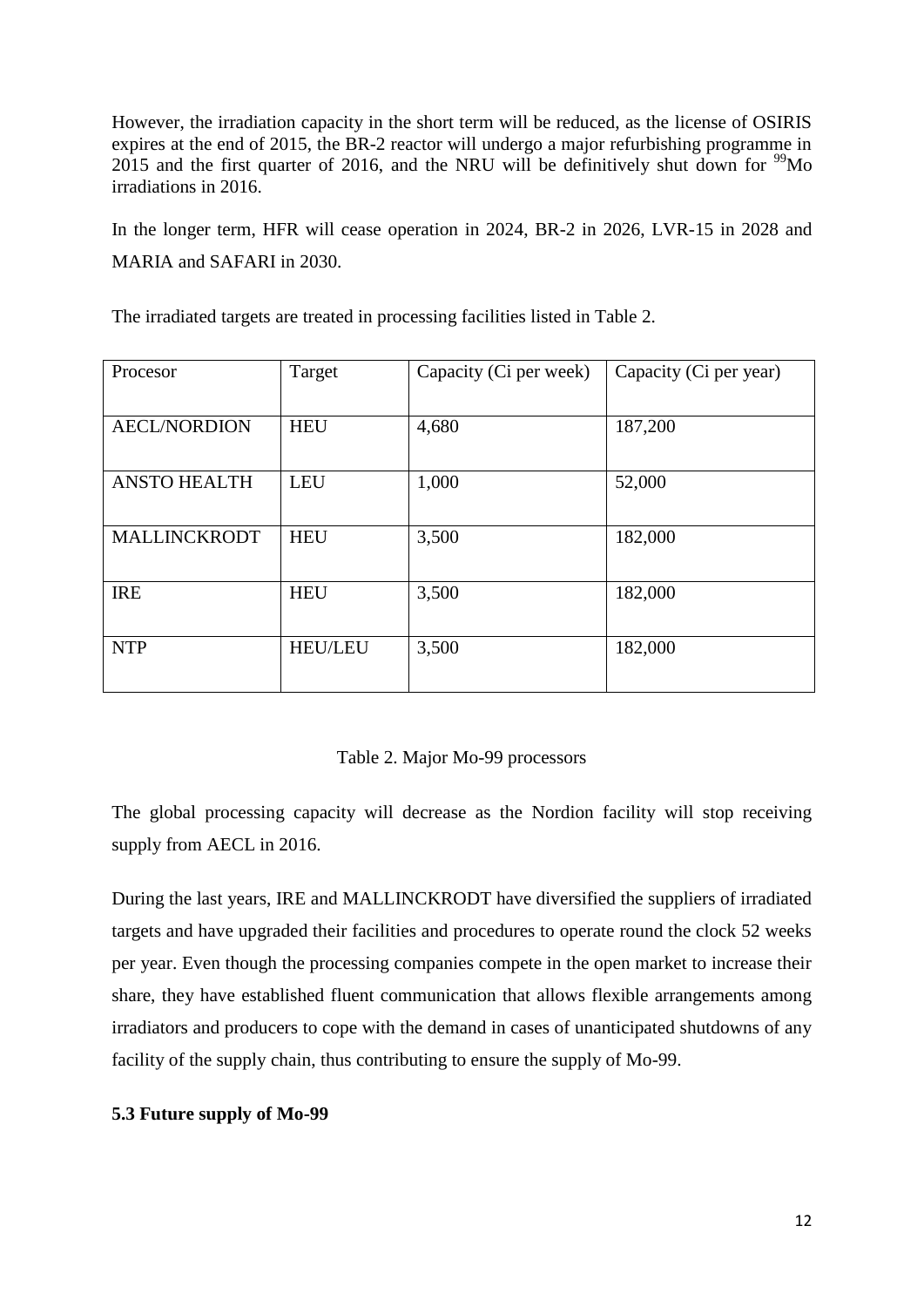The future supply of Mo-99 will be based upon the current capacity, plus the capacity brought by existing reactors and processors that supply regionally or locally, but that could enter the global supply chain, new reactors and new processors, and other facilities that will produce Mo-99 or Tc-99m by alternate, non-fission means.

The majority of the reactors supplying Mo-99 are approaching the end of their lifespan. In many cases, these reactors have suffered unanticipated shutdowns, or have had extended outages for significant refurbishment, to solve aging problems or other failures. It is also probable that they might need refurbishments or modifications in order to continue operation. This would certainly imply important expenses that unless recovered by the commercialization of the isotopes, might compromise the continuation of the operation, and jeopardise the security of supply.

The extended outages of the HFR in the last years due to aging and other problems have shown on the one hand the fragility of the supply structure (the difficulty to backup the production of such a large contributor), and on the other hand the effectiveness of the measures taken by the rest of the reactors and processors to ensure to the extent possible the security of supply. During the period of the HFR shutdown the risk of Mo-99 shortages was very high, because should another large reactor had shut down at the same time, shortages would have occurred like in 2009-2010.

Thus, new capacity needs to be foreseen to replace the production of the current capacity as it is being taken out of the market when the corresponding reactors are shut down. The replacement can be done through Mo-99 produced by fission in new or existing research reactors (which can be adapted), or by other alternate means. As discussed in Section 5.4 below, even though a number of projects are under way, the alternate means have not yet demonstrated the potential at industrial or commercial level to replace the production of Mo-99 through fission. Moreover, there is a high uncertainty with regard to the feasibility of some of these new projects, both because of the difficulty to finance complex and expensive infrastructure, and the doubts on the feasibility of obtaining a commercial return considering that the current prices of Mo-99 lay below the full-cost recovery levels.

Recognising that the feasibility of the new non-fission alternate methods is not yet known, the members of the Working Group believe that the reactors to be shut down in the short term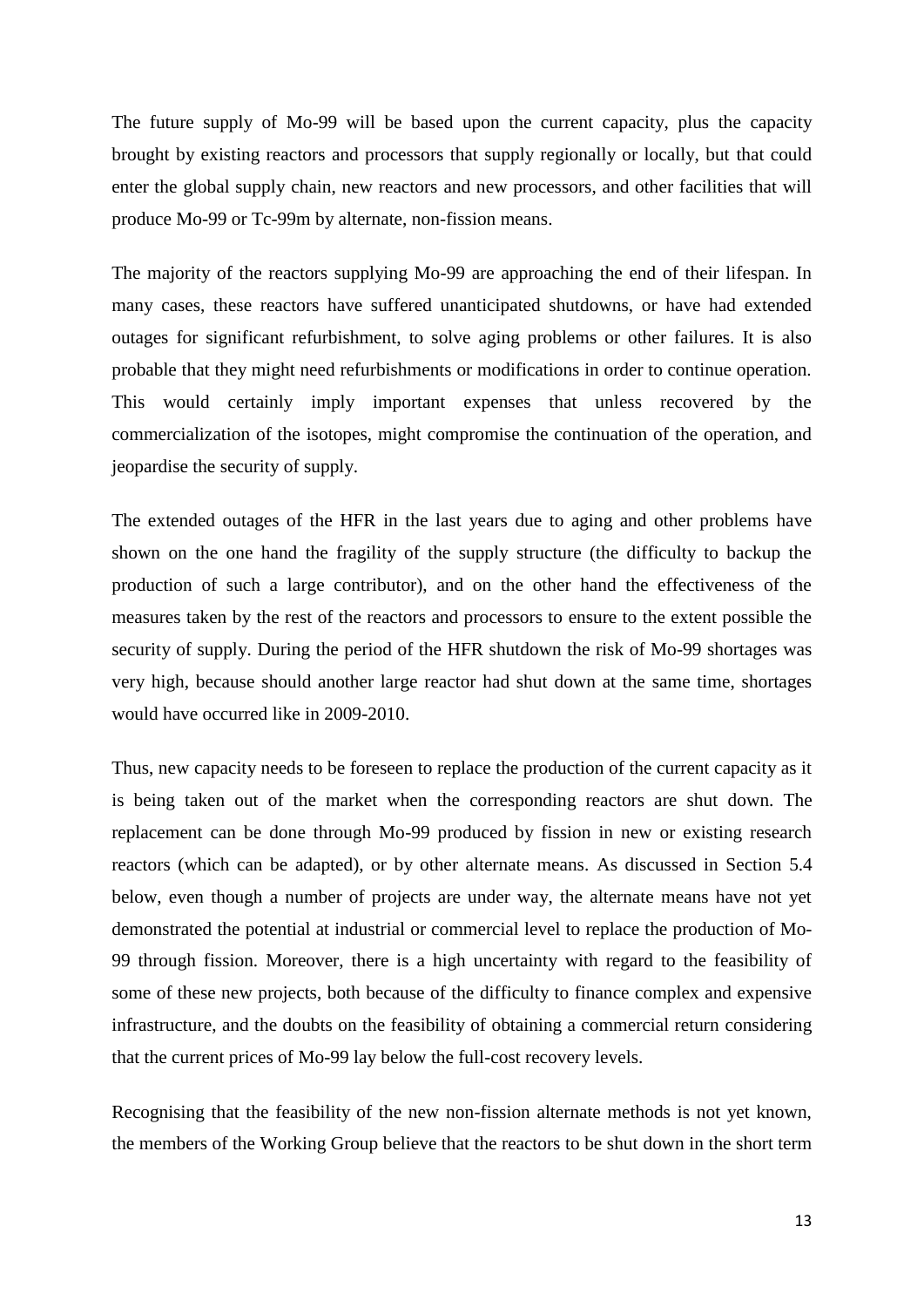will be replaced by existing reactors that start producing Mo-99 (or making it available globally and not only locally), or new reactors.

In Europe, four new reactors are scheduled to enter into service and could replace the Mo-99 production of the OSIRIS, HFR, and BR-2 reactors: FRM-II (Germany) with a capacity of 72,000 Ci (6 days)/y available from 2017, and JHR (France) with a capacity of 151,000 Ci (6 days)/y available from 2019, in the short and mid-term; and reactors PALLAS (The Netherlands), with a capacity of 312,000 Ci (6 days)/y since 2024, and MYRRHA (Belgium), with a capacity of 212,000 Ci(6d-week)/y since 2023 in the longer term. These last two reactors are still in the design phase.

Worldwide, the OPAL reactor in Australia is currently able to supply the domestic Mo-99 needs by the irradiation of LEU targets. ANSTO is engaged in a project to increase its processing capacity from 1,000 to 3,600 6-day Ci/week in 2016 which will allow for exporting Mo-99 outside Australia.

The South African SAFARI reactor is assumed to run until 2030. A project for SAFARI-2 exists but no decision has been taken yet.

New or modified reactors are scheduled or planned in Russia, South Korea, China, India, Brazil, and Argentina. These are at different levels of development.

"Medical Isotope Supply in the Future: Production Capacity and Demand Forecast for the 99Mo/99mTc Market, 2015-2020<sup>15</sup> and "A Supply and Demand Update of the Molybdenum-99 Market<sup>33</sup>, both OECD/NEA reports, comprehensively analyse different scenarios in which the global Mo-99 demand is confronted with different assumptions of availability of additional capacity. The conclusion of the studies is that the processing capacity in the short term might be insufficient to cope with the current demand although this would be quickly overcome with the planned additional capacity. The study also warns against the possible shortage of capacity in the longer term  $(>2025)$  in the most pessimistic scenarios, and the possible excess capacity in the most optimistic ones. The available information does not allow performing a similar analysis focusing on Europe.

## **5.4 Potential for New Technology Impact on Capacity**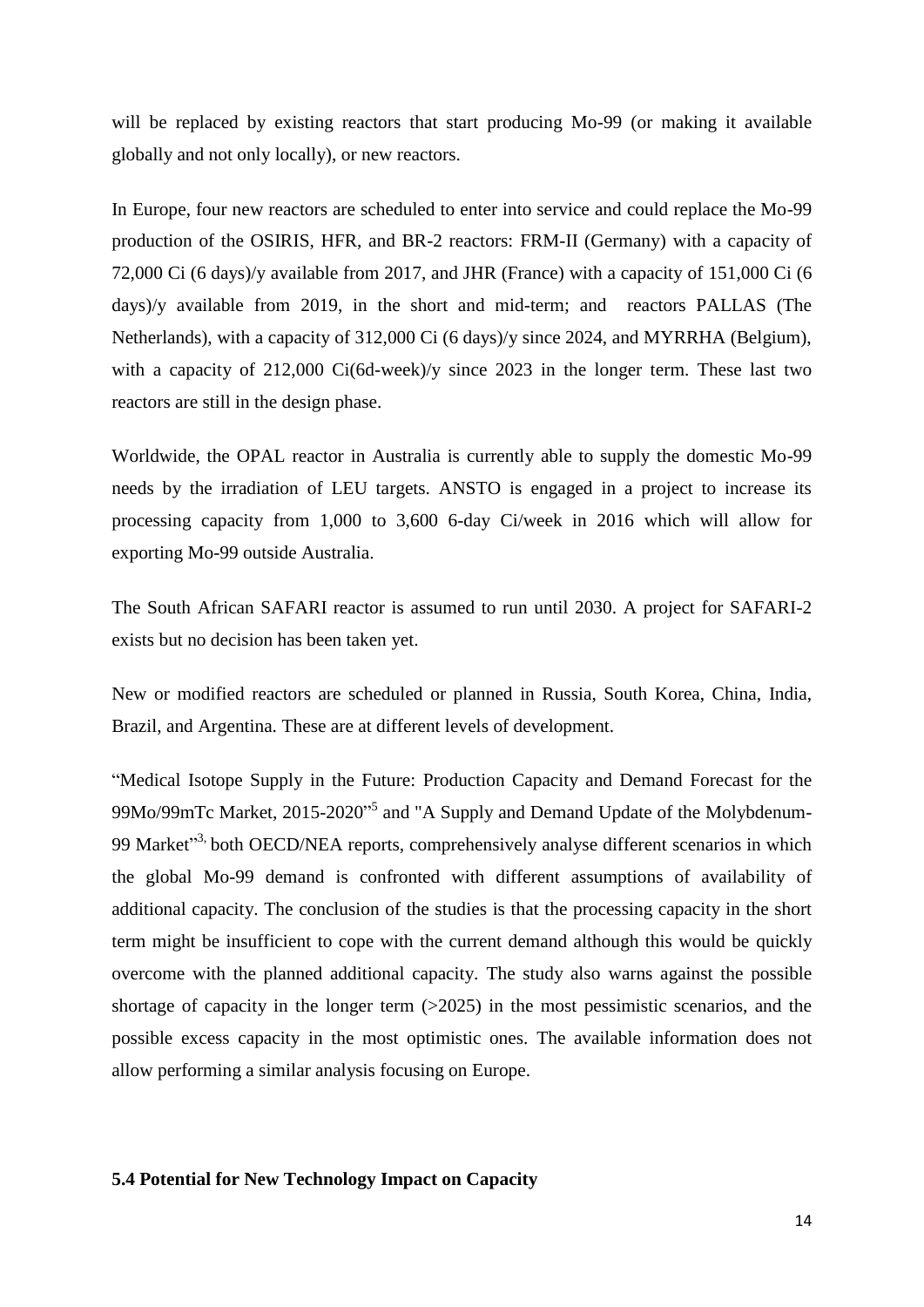There are numerous efforts underway utilizing new technologies for the production of Mo-99 and Tc-99m. These include nuclear reactors for neutron enrichment of Mo-98, accelerators to produce spallation neutrons for enrichment of Mo-98, linear accelerators for the fission of U-238 or the Mo-100(g,n)Mo-99 reaction, and the direct production of Tc-99m through the Mo-100(p,2n)Tc-99m reaction. Recent reports defend that high power electron accelerators are an attractive option for producing Mo-99 as the final product may be clinically equivalent to the current fission-Tc-99m supply, and this technology will significantly reduce the amount of radioactive waste, and be able to recycle it and hence the cost associated waste management<sup>7</sup>. Many of these efforts are sponsored by the U.S. and Canadian governments. Although these technological options were previously described by the OECD/NEA $<sup>8</sup>$ , the</sup> latest report focused largely on the technologies themselves and not on the practical feasibility of the projects.

By developing alternative methods of producing Tc-99m, the industry may be able to avoid shortages of the isotopes due to reactor shutdowns. The accelerator-based isotope production has the potential to back-up the reactor-produced Mo-99. The production of Tc-99m requires high current medium energy (500  $\mu$ A,  $\sim$ 24 MeV) cyclotrons, therefore some of the currently installed medical cyclotrons, mainly with beam energies in the 20-30 MeV range would be able to fulfil the task. One of the challenges is to optimize the irradiation conditions, as well as the chemical isolation of cyclotron-produced Tc-99m, to demonstrate that it is of sufficient purity for use in medical imaging procedures. Similarly, the technology for recovering and recycling of the expensive enriched Mo-100 targets requires development to demonstrate the economic viability of this process. The principle advantage of accelerator-produced radionuclides is the high specific activities that can be obtained and the smaller amount of radioactive waste is generated from the charged particle reactions in comparison to reactor production. Nevertheless, a large number of adequately-located, high-current medium energy cyclotrons would be necessary for securing Tc-99m supply, as this supply would have to be in close proximity to the end users because they would be producing the short-lived radionuclide directly.

A report has recently been drafted by the EC – DG RTD on alternative methods to produce Tc-99m. The scope of this document is the review of the worldwide status and consideration of the feasibility of potential other methods of Tc-99m production. The main conclusions of this report regarding the alternative methods were that cyclotrons might be a good alternative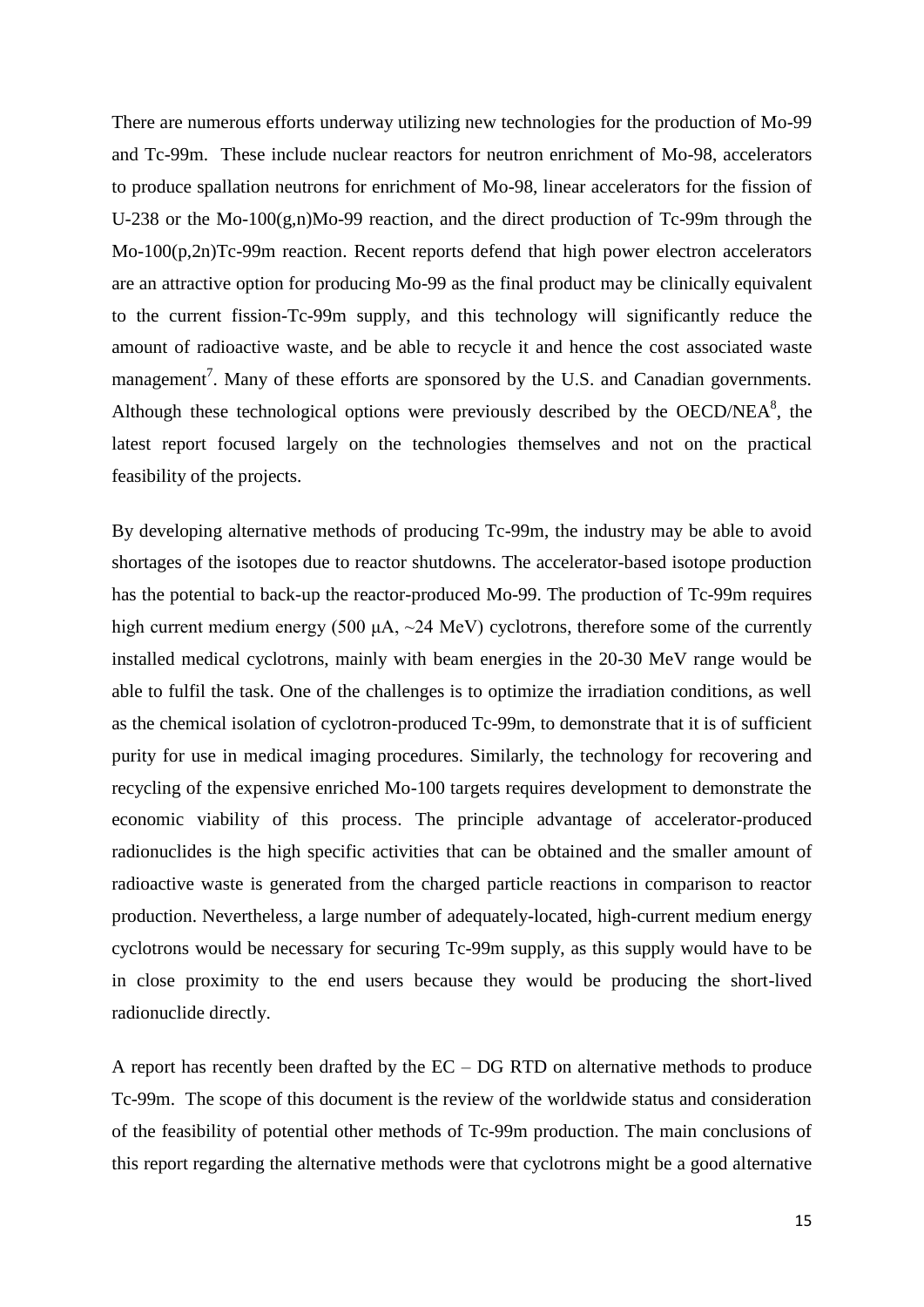for Tc-99m supply from an economic and environmental point of view, with the limitation of the local or regional supply due to this radioisotope's short half-life. Linear accelerators might be a good alternative having into consideration investments in R&D for development of all steps.

Despite some successes with low-current irradiations, the implementation of a robust production system for routine, large-scale production of Tc-99m has remained elusive to date.

### **5.5. Conclusions and recommendations**

Over 10,000 hospitals worldwide use radionuclides for the in vivo diagnosis or treatment of about 50 million examinations every year, of which several million in Europe. Mo-99 is the most important radionuclide in nuclear medicine. It is used to produce Tc-99m generators which are used in more than 35 million diagnostic nuclear medicine procedures around the world each year accounting for more than 20% of the global radiopharmaceutical market.

The supply of medical radioisotopes is a global matter, together with the supply chain and can be completely unpaired from the irradiation of targets and their processing by industrial companies. Production cannot be seen as localised, or geographically attached to a particular production centre, making it very difficult to, based on the location of the reactors or the producers, and without access to the relevant information on commercial flows to perform a regional analysis of the supply of Mo-99.

The current supply structure is constituted by a network of a few research reactors and processors that is currently able to supply Mo-99 to meet the demand in normal conditions, especially after several measures were put in place by the different players:

a) the operators of the reactors have agreed since many years to the coordination and adaptation of the operating schedules with the objectives of ensuring a smooth global supply, by covering the outage periods of one or more of the reactors by the operation of the others, even increasing production if necessary.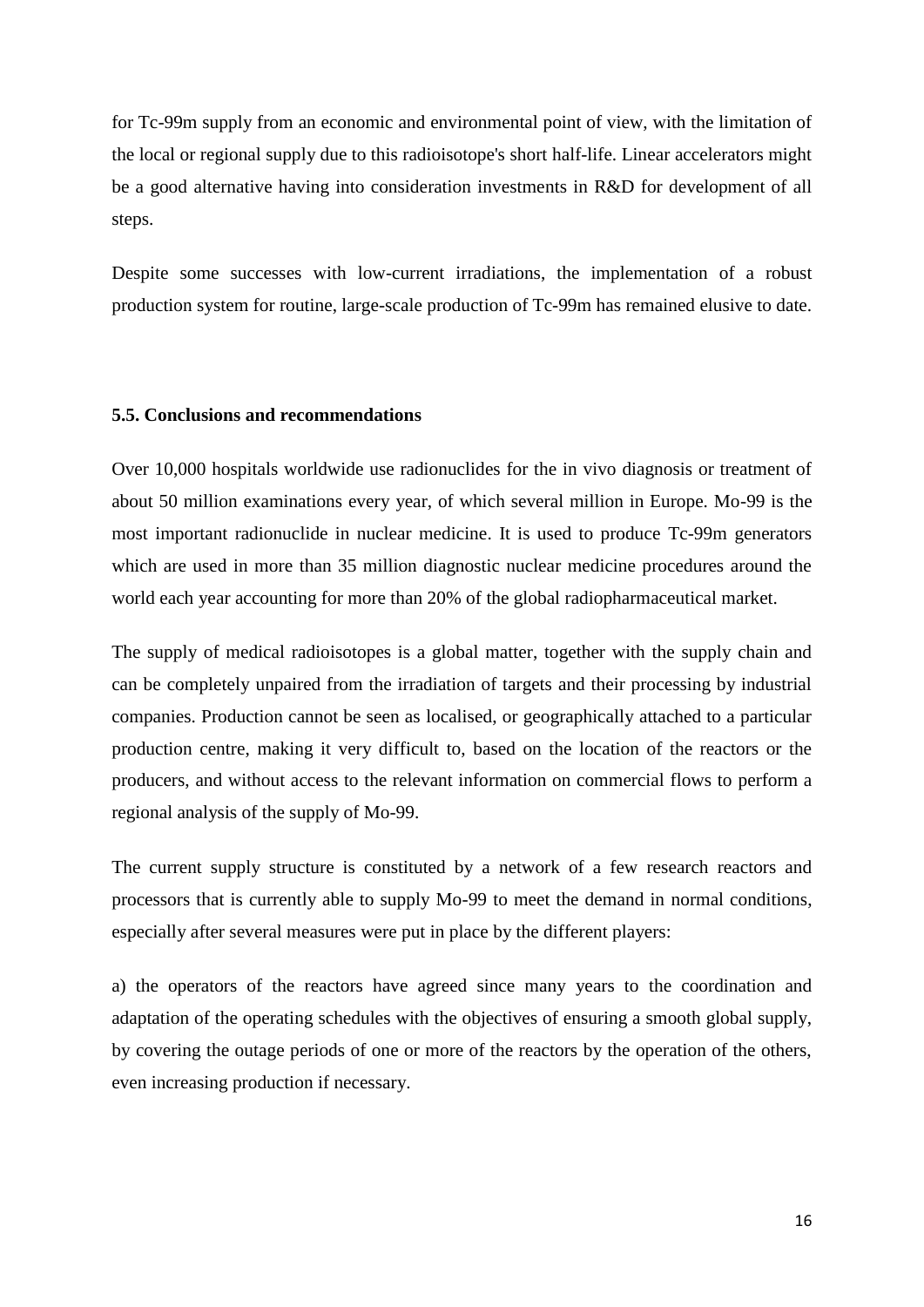b) The industry has developed increased capacity by establishing arrangements with diverse suppliers, upgrades of the facilities, and reorganisation of their activity to operate round the clock 52 weeks of the year.

c) The users have reduced the demand for Tc-99m by using alternative radioisotopes or alternative techniques and by better distributing the procedures over the day in their services, more efficient use of Tc-99m, etc.

However, the structure is fragile as in case of extended outages or unanticipated shutdowns of large reactors or facilities, the risk of shortage of Mo-99 becomes high.

This situation might become worse in the short term, in which a few irradiators are scheduled to be definitely (NRU and OSIRIS) or temporarily (BR-2) shutdown between 2015 and 2016. Part of the lost production would be compensated by the commissioning of new projects (FMR-II and JHR). Other projects to bring Mo-99 involving existing or new reactors and processors are scheduled in several countries (Argentina, Russian Federation, Republic of Korea, Brazil, and China), but the information available does not allow to estimate any sensible prospective evaluation on capacity.

Two reports drafted by the OECD/NEA analyse the demand and supply of Mo-99 in the short and mid-term (up to 2020) and in the long term (up to 2030). In these reports, it is concluded that the processing capacity in the short term (2016) might be insufficient to cope with the current demand although this might potentially be overcome with the planned additional capacity. The study also warns against the possible shortage of capacity in the longer term (>2025) in the most pessimistic scenarios (i.e. HFR and BR-2 are not replaced by PALLAS and MYRRHA), and the possible excess capacity in the most optimistic ones. The available information still has significant uncertainties, especially in the longer term. Moreover, the information as presented does not allow performing a supply and demand analysis focusing on Europe.

A number of projects on the production of Mo-99 by alternate means are underway worldwide. These projects, however, have not yet demonstrated the potential at industrial or commercial level to replace the production of Mo-99 through fission in research reactors. Moreover, there is a high uncertainty with regard to the feasibility of some of these new projects, both because of the difficulty to finance complex and expensive infrastructure, and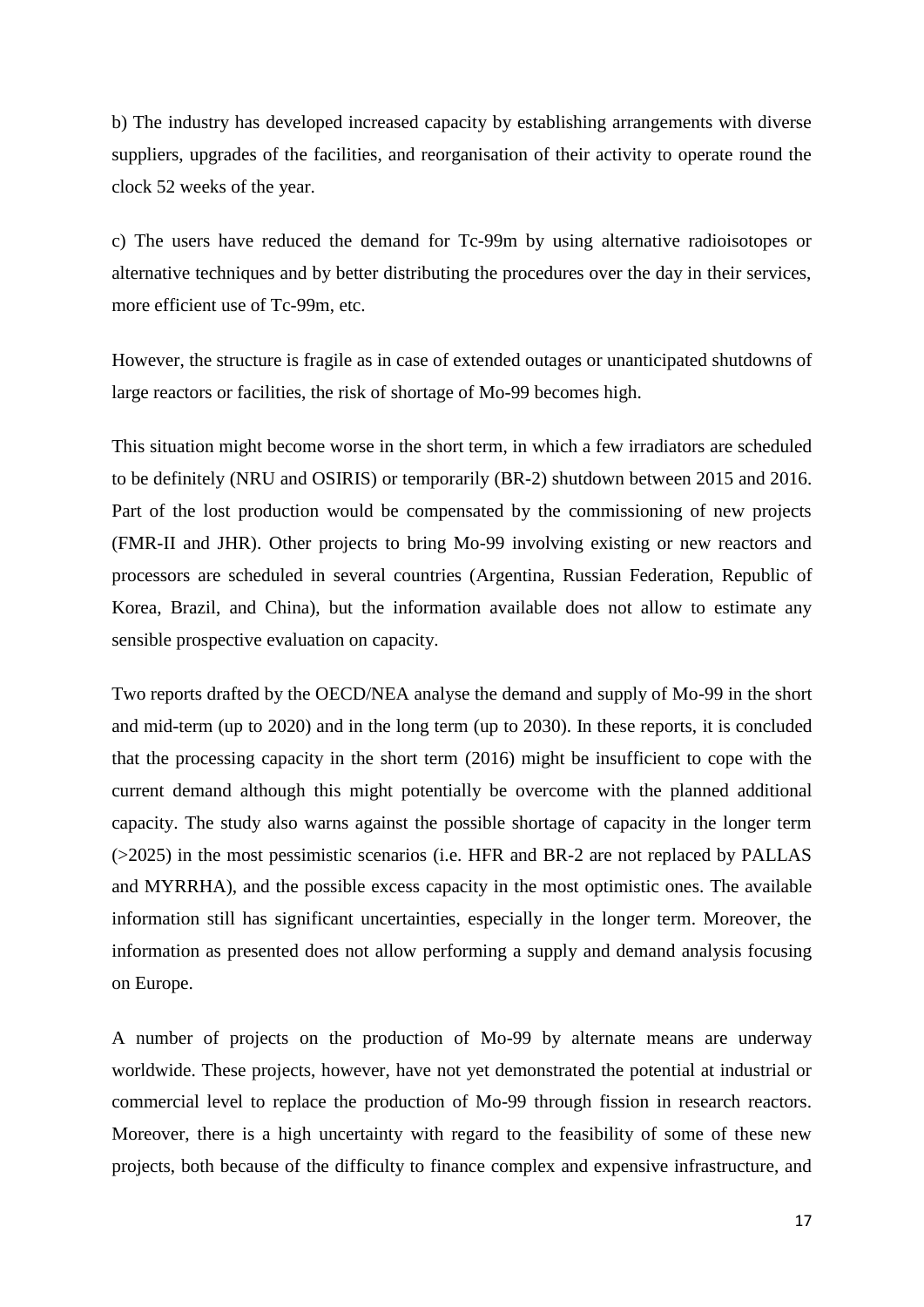the doubts on the feasibility of obtaining a commercial return considering that the current prices of Mo-99 lay below the full-cost recovery levels.

The Working Group proposes the following **recommendations**:

The existing network of reactors is fundamental to ensure the supply of medical radioisotopes to the market in the foreseeable future. The current capacity should be maintained encouraging the necessary investments to both refurbish the current fleet if appropriate, or to replace the capacity that will be lost as the operating reactors reach the end of their lifespan.

Many new projects and alternatives to guarantee the supply of radioisotopes have been recently published. These are very welcome, but the Working Group believes that a majority of these announcements do not provide sufficient evidence to be considered as a credible industrial alternative to the current fleet of reactors. More information on the technical details, budget, financial arrangements, schedules, licenses, etc. is needed to assess the viability of these projects.

The Mo-99 market is a global market. It is thus fundamental that any potential distortions are identified and avoided. The EU shall ensure, (within the scope of its competences), and promote that the market conditions do not hinder the commercial flows between the different regions.

# **6. References**

1. Preliminary Report on Supply of Radioisotopes for Medical Use and Current Developments in Nuclear Medicine. European Commission (DG SANCO), 2009.

2. Report on Molybdenum-99 production for nuclear medicine – 2010 – 2020. Association of Imaging Producers & Equipment Suppliers Association of Imaging Producers & Equipment Suppliers (AIPES), 2008.

# 3. OECD/NEA 2012

# 4. OECD/NEA 2011

5. Medical Isotope Supply in the Future: Production Capacity and Demand Forecast for the 99Mo/99mTc Market, 2015-2020 OECD/NEA 2014